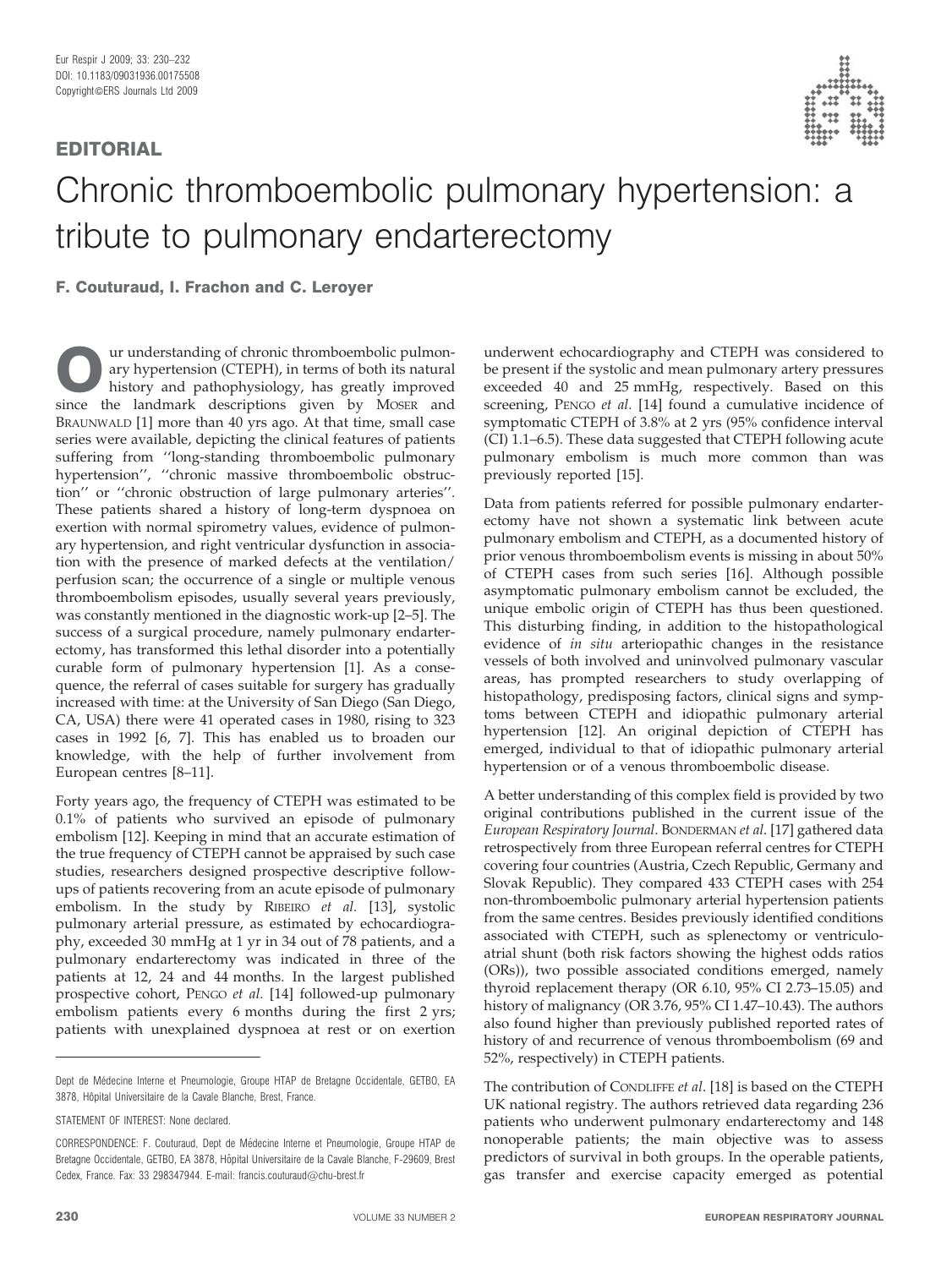predictors, together with pulmonary resistance, a previously underlined prognostic factor. In the nonoperable patients, cardiac index and exercise capacity were the independent predictors. Among the previously described clinical risk factors for the development of CTEPH, interestingly enough, the history of venous thromboembolism was significantly less frequent in nonoperable patients than in patients who underwent pulmonary endarterectomy (49 versus 62%; p=0.01), supporting the hypothesis that in a certain number of patients a process of in situ thrombosis may occur.

Given the rich body of data gathered by these partly retrospective studies, the next step is a prospective one: the authors involved in these two studies are now involved in the recently launched international registry on CTEPH, the first collaborative work which aims to improve our understanding of the disease on a large scale [19]. This prospective observational registry will identify potential risk factors, characterise CTEPH history and evaluate long-term survival. The heterogeneity of CTEPH will thus be explored in depth. The history of venous thromboembolism, using a validated and standardised questionnaire based on the clinical symptoms of pulmonary embolism, the results of investigations and the duration of anticoagulation with respect to a reported episode deserve special attention [20]. Thanks to the recent fundamental outbreaks in the field of pulmonary arterial hypertension, the identification of cellular, molecular and genetic mechanisms will be facilitated [21]. An adequate assessment of patients who might benefit from endarterectomy, as well as of those who might benefit from medical treatment will be performed. Randomised trials comparing different therapeutic strategies in well-classified patients will be possible subsequently.

Another line of research could be undertaken through exploration of the underlined links between chronic thromboembolic pulmonary hypertension and the history of venous thromboembolism [15]. Cohort studies of unselected patients recovering from a proven episode of acute pulmonary embolism have the potential to adequately assess the incidence rate of chronic thromboembolic pulmonary hypertension. If confirmed, the fairly high chronic thromboembolic pulmonary hypertension incidence rate in patients with pulmonary embolism might set a new therapeutic challenge; until recently, the main end-points when evaluating different treatment regimens with respect to an acute episode of pulmonary embolism, in terms of the duration of anticoagulation or the types of molecules (new anticoagulant, fibrinolytics etc.), were recurrent venous thromboembolism episodes and major bleedings [22, 23]. It is also worth considering the occurrence of chronic thromboembolic pulmonary hypertension in the benefit–risk balance of anticoagulant therapy. Careful referral to specialised centres and inclusion in the international registry, as well as the long-term follow-up of patients recovering from acute pulmonary embolism are complementary approaches towards a better understanding of this intriguing disease.

## **REFERENCES**

1 Moser KM, Braunwald NS. Successful surgical intervention in severe chronic thromboembolic pulmonary hypertension. Chest 1973; 64: 29–35.

- 2 Ball KP, Goodwin JF, Harrison CV. . Massive thrombotic occlusion of the large pulmonary arteries. Circulation 1956; 14: 766–783.
- 3 Carroll D. Chronic obstruction of major pulmonary arteries. Am J Med 1950; 9: 175–185.
- 4 Moser KM, Rhodes PG, Hufnagel CC. Chronic unilaterel pulmonary artery thrombosis: successful thromboendartectomy with thirty-month follow-up observation. N Engl J Med 1965; 272: 1195–1199.
- 5 Moser KM, Houk VN, Jones RC, Hufnagel CC. Chronic, massive thrombotic obstruction of the pulmonary arteries. Analysis of four operated cases. Circulation 1965; 32: 377–385.
- 6 Daily PO, Dembitsky WP, Peterson KL, Moser KM. Modifications of techniques and early results of pulmonary thromboendarterectomy for chronic pulmonary embolism. J Thorac Cardiovasc Surg 1987; 93: 221–233.
- 7 Moser KM, Auger WR, Fedullo PF, Jamieson SW. Chronic thromboembolic pulmonary hypertension: clinical picture and surgical treatment. Eur Respir J 1992; 5: 334–342.
- 8 Bonderman D, Jakowitsch J, Adlbrecht C, et al. Medical conditions increasing the risk of chronic thromboembolic pulmonary hypertension. Thromb Haemost 2005; 93: 512–516.
- 9 Condliffe R, Kiely DG, Gibbs JS, et al. Improved outcomes in medically and surgically treated chronic thromboembolic pulmonary hypertension. Am J Respir Crit Care Med 2008; 177: 1122–1127.
- 10 Dartevelle P, Fadel E, Mussot S, et al. Chronic thromboembolic pulmonary hypertension. Eur Respir J 2004; 23: 637–648.
- 11 Lang IM. Chronic thromboembolic pulmonary hypertension. Indian Heart J 1999; 51: 27–30.
- 12 Fedullo PF, Auger WR, Kerr KM, Rubin LJ. Chronic thromboembolic pulmonary hypertension. N Engl J Med 2001; 345: 1465–1472.
- 13 Ribeiro A, Lindmarker P, Johnsson H, Juhlin-Dannfelt A, Jorfeldt L. Pulmonary embolism: one-year follow-up with echocardiography doppler and five-year survival analysis. Circulation 1999; 99: 1325–1330.
- 14 Pengo V, Lensing AW, Prins MH, et al. Incidence of chronic thromboembolic pulmonary hypertension after pulmonary embolism. N Engl J Med 2004; 350: 2257–2264.
- 15 Tapson VF, Humbert M. Incidence and prevalence of chronic thromboembolic pulmonary hypertension: from acute to chronic pulmonary embolism. Proc Am Thorac Soc 2006; 3: 564–567.
- 16 Peacock A, Simonneau G, Rubin L. Controversies, uncertainties and future research on the treatment of chronic thromboembolic pulmonary hypertension. Proc Am Thorac Soc 2006; 3: 608–614.
- 17 Bonderman D, Wilkens H, Wakounig S, et al. Risk factors for chronic thromboembolic pulmonary hypertension. Eur Respir J 2009; 33: 325–331.
- 18 Condliffe R, Kiely DG, Gibbs JSR, et al. Prognostic and aetiological factors in chronic thromboembolic pulmonary hypertension. Eur Respir J 2009; 33: 332–337.
- 19 Simonneau G, Delcroix M, Mayer E, Lang I, Pepke-Zaba J. First international registry on chronic thromboembolic pulmonary hypertension. Eur Respir J 2008; 32: Suppl. 52, 174s.
- 20 Frezzato M, Tosetto A, Rodeghiero F. Validated questionnaire for the identification of previous personal or

**p**